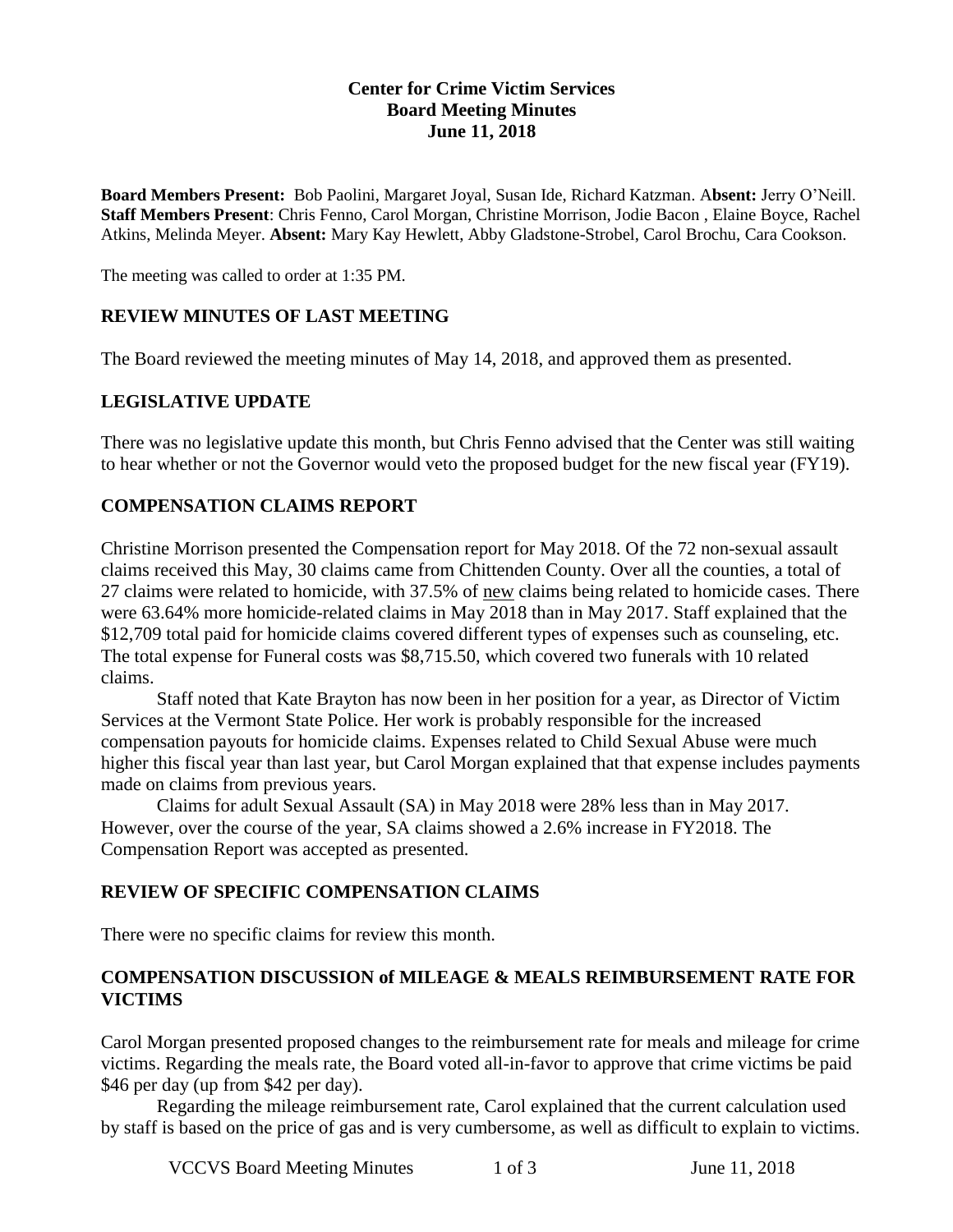The proposed change would pay a flat-rate of .545 for victims traveling both in-state and out-of-state. Carol Morgan did not expect the change to increase mileage payments much, but if it does become a burden on the fund, staff will bring the issue back to the Board. Chris Fenno added that the new mileage rate would help maximize the 60% federal reimbursement the Center gets for payments made with state compensation funds.

The Board voted all-in-favor to approve the proposed mileage rate and also that the new reimbursement rate policy will begin on July 1, 2018. Staff will bring the revised policy to the July meeting for Board review.

# **RESTITUTION UNIT REPORT**

Elaine Boyce presented on the Restitution Unit (RU) for May 2018. She was happy to report that collections had taken an upswing, with the Case Managers exceeding their goal for May by \$300.87. The RU was now on-track to meet the year-end goal for FY18 by the end of June. Elaine advised that the RU had signed a new Memo of Understanding with Court Diversion and she will be adding figures for those diversion cases to her future reports. The Restitution Unit Report was accepted as presented.

# **FINANCIAL REPORT**

In Carol Brochu's absence there was no detailed Financial Report for May 2018. Chris Fenno advised that the Center will be adjusting the way staff benefits are charged off, to correct for some prior processing errors regarding staff salaries being charged to federal grants. Chris noted that the Center's FY18 budget had been prepared without factoring in staff raises for the year, but such increases have been included in the FY19 budget. The Financial Report was accepted as presented.

## **CENTER UPDATE**

Chris Fenno advised that, working with Carol Brochu and Gene Nelson, she had sent off the last piece of correspondence to the OIG (Office of the Inspector General). The Center's seven-page letter included attachments detailing policies and procedures that the OIG requires be in place. These new policies and procedures should ensure that CCVS receives no negative findings in future OIG audits.

Chris advised that CCVS will be working with staff of the Vermont Network Against Domestic and Sexual Violence (the Network) to create a Cost Allocation Plan for the Network. Previously, the Network did not have a good understanding of cost allocations and was not doing them properly.

Chris and Cara Cookson will be meeting with Network staff regarding how the new gun bill will be enacted and who will implement the seizure of a gun.

Regarding grant opportunities, Chris advised that the national Office for Victims of Crime (OVC) has started offering new competitive discretionary grants, almost daily, with very short turnaround times of 35-40 days to apply. CCVS is focused on applying for three grants that would support the "3 Ts" of training, technology, and trafficking.

Chris advised that she had been approached by a Vermont legislator about the lethality assessment screening tool; specifically why the recent homicide in Essex Junction was not prevented by that police department's previous trainings on use of the lethality assessment. Chris remarked that data on homicides from states that have adopted use of the lethality assessment prove that the screening works. Use of the lethality assessment **does** reduce the occurrence of Domestic Violence homicide. Margaret Joyal noted that Vermont is consistently in the top 10 states for DV homicide. She added that although rates for other crimes don't change, rates of Domestic Violence and Child Abuse are shown to be reduced when there is economic improvement in a household.